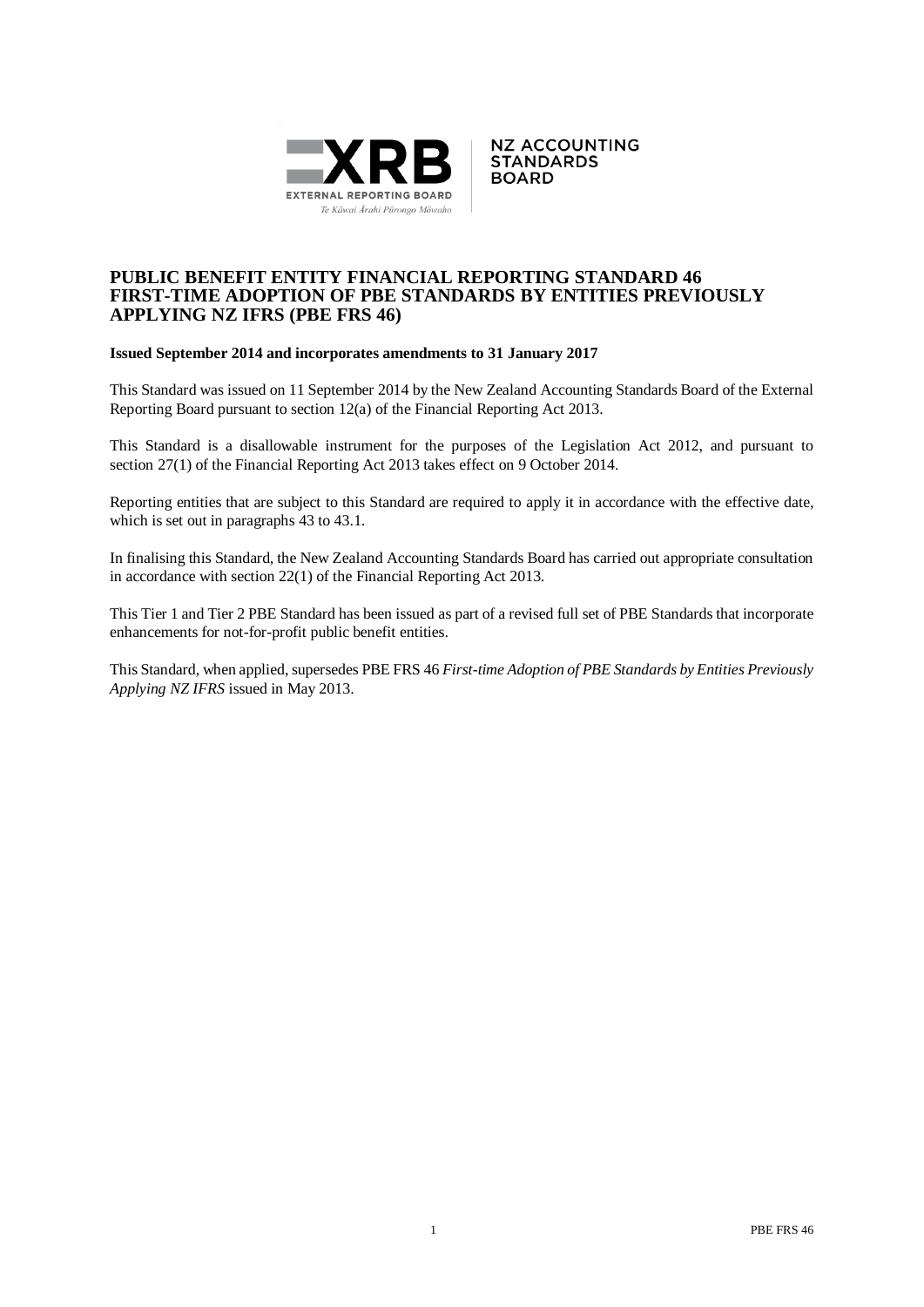## **PBE FRS 46 FIRST-TIME ADOPTION OF PBE STANDARDS BY ENTITIES PREVIOUSLY APPLYING NZ IFRS**

#### **COPYRIGHT**

© External Reporting Board (XRB) 2014

This XRB standard contains International Financial Reporting Standards (IFRS®) Foundation copyright material. Reproduction within New Zealand in unaltered form (retaining this notice) is permitted for personal and non-commercial use subject to the inclusion of an acknowledgement of the source.

Requests and enquiries concerning reproduction and rights for commercial purposes within New Zealand should be addressed to the Chief Executive, External Reporting Board at the following email address: [enquiries@xrb.govt.nz](mailto:enquiries@xrb.govt.nz) and the IFRS Foundation at the following email address: licences@ifrs.org

All existing rights (including copyrights) in this material outside of New Zealand are reserved by the IFRS Foundation. Further information and requests for authorisation to reproduce for commercial purposes outside New Zealand should be addressed to the IFRS Foundation.

ISBN 978-1-927292-58-7

#### Copyright

IFRS Standards are issued by the International Accounting Standards Board 30 Cannon Street, London, EC4M 6XH, United Kingdom. Tel: +44 (0)20 7246 6410 Fax: +44 (0)20 7246 6411 Email[: info@ifrs.org](mailto:info@ifrs.org) Web[: www.ifrs.org](http://www.ifrs.org/)

#### **Copyright © International Financial Reporting Standards Foundation** All rights reserved.

Reproduced and distributed by the External Reporting Board with the permission of the IFRS Foundation.

This English language version of the IFRS Standards is the copyright of the IFRS Foundation.

- 1. The IFRS Foundation grants users of the English language version of IFRS Standards (Users) the permission to reproduce the IFRS Standards for
	- (i) the User's Professional Use, or
	- (ii) private study and education
	- (iii) preparation of financial statements and/or financial statement analysis

**Professional Use**: means use of the English language version of the IFRS Standards in the User's professional capacity in connection with the business of providing accounting services for the purpose of application of IFRS Standards for preparation of financial statements and/or financial statement analysis to the User's clients or to the business in which the User is engaged as an accountant.

For the avoidance of doubt, the abovementioned usage does not include any kind of activities that make (commercial) use of the IFRS Standards other than direct or indirect application of IFRS Standards, such as but not limited to commercial seminars, conferences, commercial training or similar events.

- 2. Users are not permitted to reproduce the IFRS Standards in any manner that is **not** primarily intended for or directed towards direct or indirect application of IFRS Standards. With regard to any other usage that falls outside the use explicitly permitted in this notice, Users shall be obliged to contact the IFRS Foundation for a separate individual licence under terms and conditions to be mutually agreed.
- 3. Except as otherwise expressly permitted in this notice, Users shall not, without prior written permission of the Foundation have the right to license, sublicense, transmit, transfer, sell, rent, or otherwise distribute any portion of the IFRS Standards to third parties in any form or by any means, whether electronic, mechanical or otherwise either currently known or yet to be invented.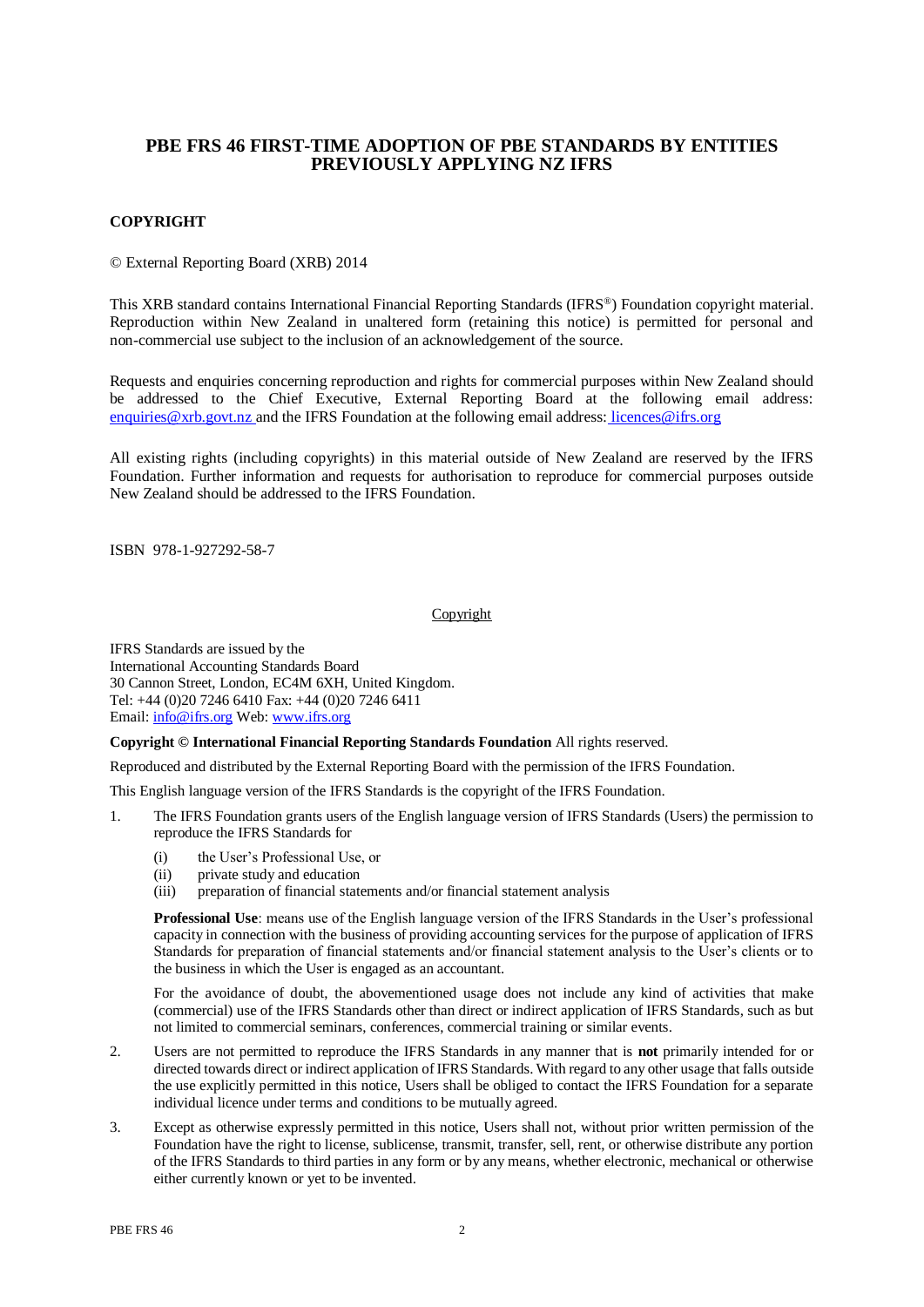4. Users are not permitted to modify or make alterations, additions or amendments to or create any derivative works, save as otherwise expressly permitted in this notice.

The authoritative text of IFRS Standards is that issued by the International Accounting Standards Board in the English language. Copies may be obtained from the IFRS Foundation's Publications Department.

Please address publication and copyright matters in English to: IFRS Foundation Publications Department 30 Cannon Street, London, EC4M 6XH, United Kingdom. Tel: +44 (0)20 7332 2730 Fax: +44 (0)20 7332 2749 Email[: publications@ifrs.org](mailto:publications@ifrs.org) Web: [www.ifrs.org](http://www.ifrs.org/)

## Trade Marks



The IFRS Foundation logo, the IASB logo, the IFRS for SMEs logo, the "Hexagon Device", "IFRS Foundation", "eIFRS", "IAS", "IASB", "IFRS for SMEs", "IASs", "IFRS", "IFRSs", "International Accounting Standards" and "International Financial Reporting Standards", "IFRIC" and "IFRS Taxonomy" are **Trade Marks** of the Foundation.

#### Disclaimer

The authoritative text of the IFRS Standards is reproduced and distributed by the External Reporting Board in respect of their application in New Zealand. The International Accounting Standards Board, the Foundation, the authors and the publishers do not accept responsibility for loss caused to any person who acts or refrains from acting in reliance on the material in this publication, whether such loss is caused by negligence or otherwise.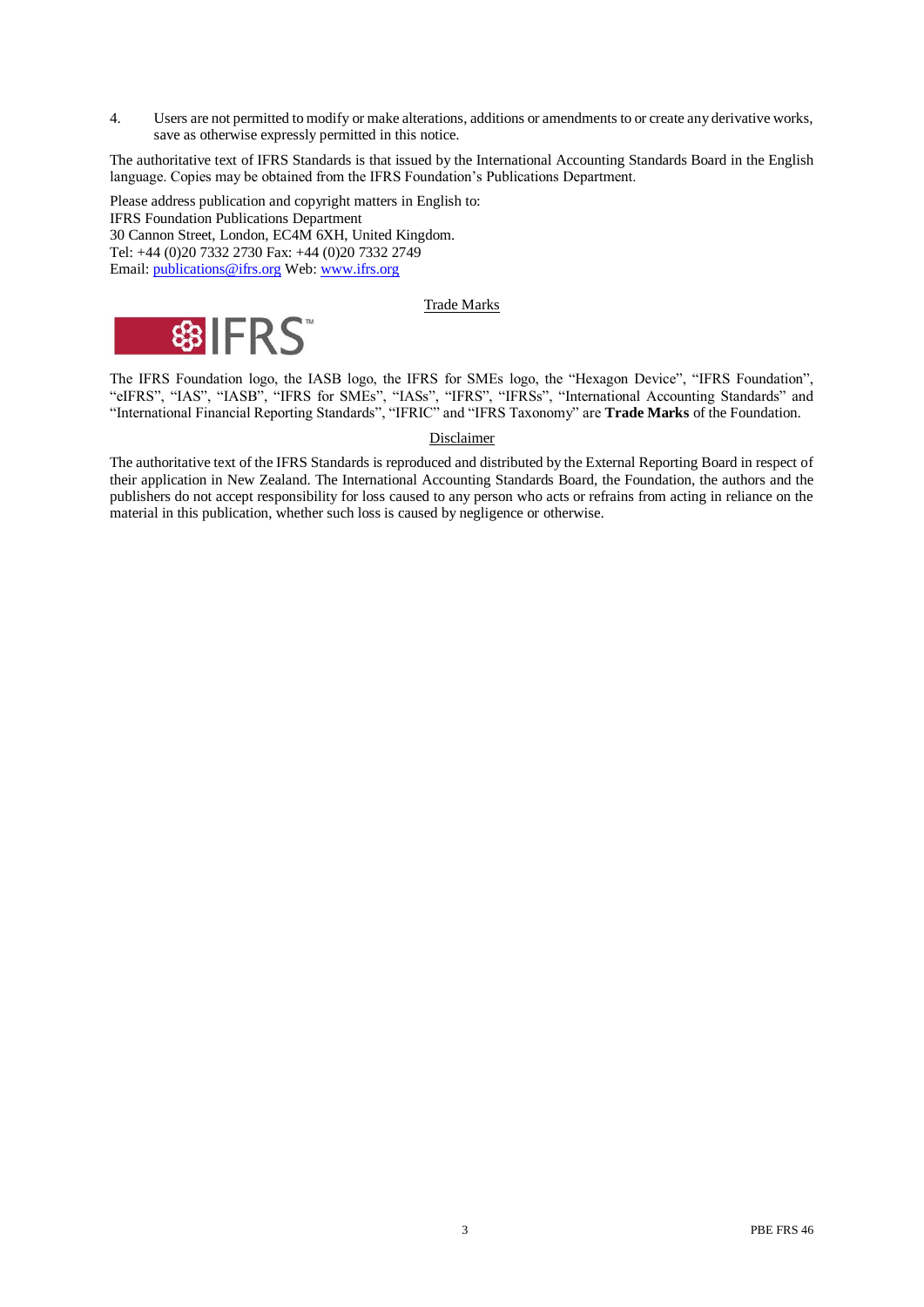## **PBE FRS 46 FIRST-TIME ADOPTION OF PBE STANDARDS BY ENTITIES PREVIOUSLY APPLYING NZ IFRS**

## **CONTENTS**

|                                                                                                                                           | Paragraph   |
|-------------------------------------------------------------------------------------------------------------------------------------------|-------------|
|                                                                                                                                           | 1           |
|                                                                                                                                           | $2 - 8$     |
|                                                                                                                                           | 9           |
|                                                                                                                                           | $10 - 17$   |
|                                                                                                                                           | $14 - 17$   |
|                                                                                                                                           | $18 - 21$   |
|                                                                                                                                           | $22 - 29$   |
|                                                                                                                                           | 22          |
|                                                                                                                                           | $23 - 29$   |
|                                                                                                                                           | 28          |
|                                                                                                                                           | 29          |
| Specific Transitional Provisions – Entities Previously Applying Differential Reporting                                                    | $30 - 39$   |
|                                                                                                                                           | 33          |
|                                                                                                                                           | 34          |
|                                                                                                                                           | $35 - 36$   |
|                                                                                                                                           | $37 - 39$   |
|                                                                                                                                           | $40 - 42$   |
|                                                                                                                                           | $43 - 43.1$ |
|                                                                                                                                           | 44          |
| <b>Basis for Conclusions</b>                                                                                                              |             |
| Appendix A: Recognition and Measurement Differential Reporting Concessions Previously<br>Available under NZ IFRS PBE and NZ IFRS Diff Rep |             |
| <b>History of Amendments</b>                                                                                                              |             |

Public Benefit Entity Financial Reporting Standard 46 *First-time Adoption of PBE Standards by Entities Previously Applying NZ IFRS* is set out in paragraphs 1–44. All the paragraphs have equal authority. PBE FRS 46 should be read in the context of its objective, the NZASB's Basis for Conclusions on PBE FRS 46, the *Public Benefit Entities' Conceptual Framework* and Standard XRB A1 *Application of the Accounting Standards Framework*. PBE IPSAS 3 *Accounting Policies, Changes in Accounting Estimates and Errors* provides a basis for selecting and applying accounting policies in the absence of explicit guidance.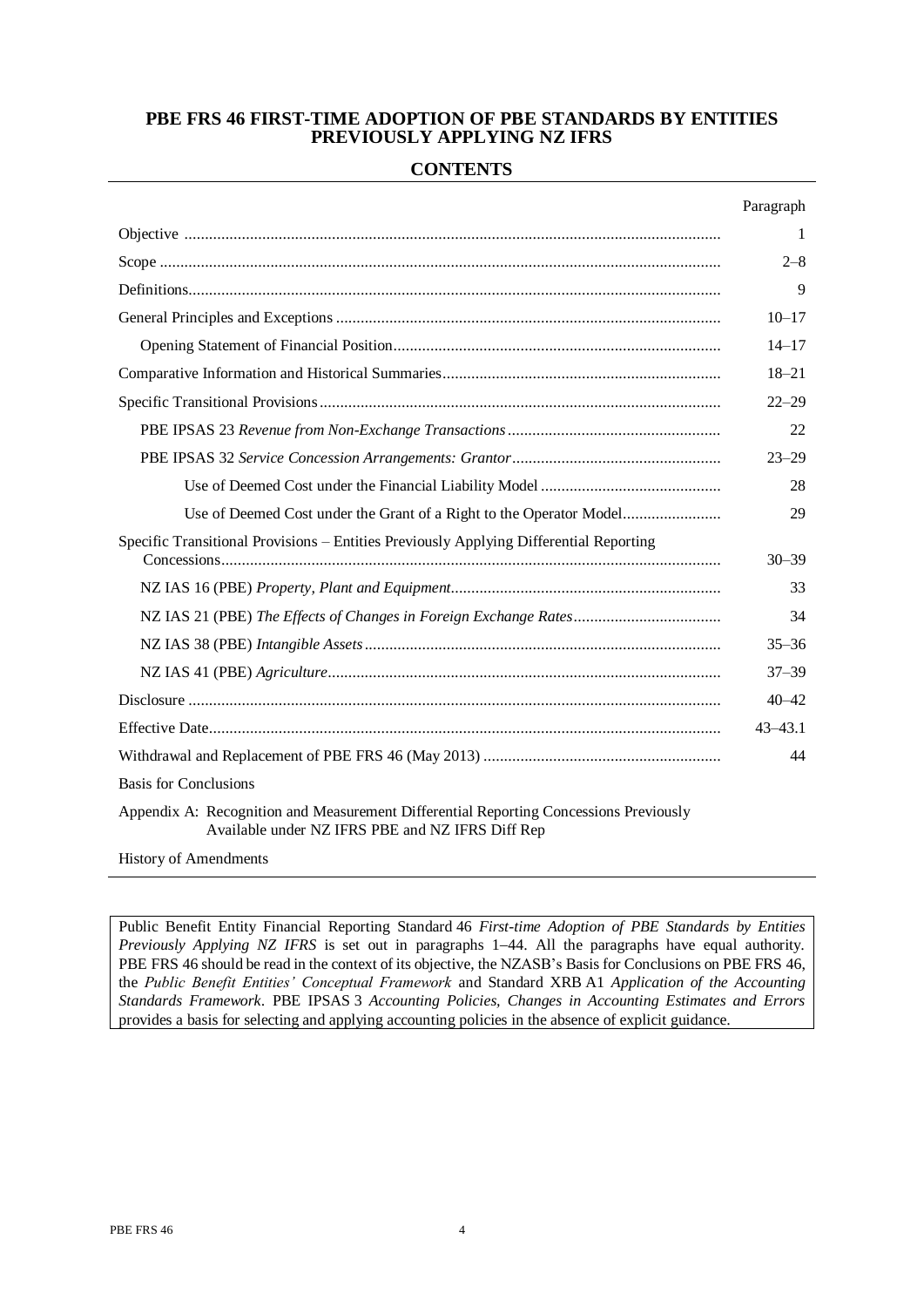## **Objective**

1. The objective of this Standard is to set out the transitional provisions for the first-time application of Public Benefit Entity Standards (PBE Standards) by a Tier 1 or Tier 2 public benefit entity that previously applied NZ IFRS PBE, NZ IFRS, NZ IFRS Diff Rep or NZ IFRS RDR.

## **Scope**

- 2. **This Standard applies only in the first application of PBE Standards by Tier 1 and Tier 2 public benefit entities.**
- 3. **This Standard applies where an entity previously presented general purpose financial statements that complied with NZ IFRS PBE, NZ IFRS, NZ IFRS Diff Rep or NZ IFRS RDR in the immediately preceding period.**
- 4. **This Standard applies to an entity's first set of annual general purpose financial statements presented in accordance with PBE Standards.**
- 5. **An entity that previously applied this Standard or previously presented general purpose financial statements that complied with NZ IFRS PBE, NZ IFRS, NZ IFRS Diff Rep or NZ IFRS RDR but not in the immediately preceding period and is transitioning again to Tier 1 PBE Standards or Tier 2 PBE Standards shall apply PBE FRS 47** *First-time Adoption of PBE Standards by Entities Other Than Those Previously Applying NZ IFRS.*
- 6. **This Standard applies to each interim financial report presented in accordance with PBE IAS 34**  *Interim Financial Statements* **for part of the period covered by an entity's first set of annual general purpose financial statements presented in accordance with PBE Standards.**
- 7. **This Standard applies to prospective financial statements presented in accordance with PBE FRS 42**  *Prospective Financial Statements* **where an entity presents such statements prior to presenting its first set of financial statements under PBE Standards.**
- 8. [Deleted]

## **Definitions**

9. **The following terms are used in this Standard with the meanings specified:**

**Date of transition to PBE Standards is the beginning of the earliest period for which an entity presents full comparative information in its first set of financial statements under PBE Standards.**

**Deemed cost is an amount used as a surrogate for cost or depreciated cost at a given date. Subsequent depreciation or amortisation assumes that the entity had initially recognised the asset or liability at the given date and that its cost was equal to the deemed cost.**

**Fair value is the amount for which an asset could be exchanged, or a liability settled, between knowledgeable, willing parties in an arm's length transaction.**

**First reporting period under PBE Standards is the latest reporting period covered by an entity's first set of financial statements under PBE Standards.**

**First set of financial statements under PBE Standardsis the first annual financial statements in which an entity applies PBE Standards.**

**First-time adopter is an entity that presents its financial statements under PBE Standards for the first time.**

**NZ IFRS are Standards and Interpretations issued by the External Reporting Board (XRB) or the New Zealand Accounting Standards Board of the XRB comprising:**

- (a) **New Zealand equivalents to:**
	- (i) **International Financial Reporting Standards;**
	- (ii) **International Accounting Standards;**
	- (iii) **IFRIC Interpretations; and**
	- (iv) **SIC Interpretations; and**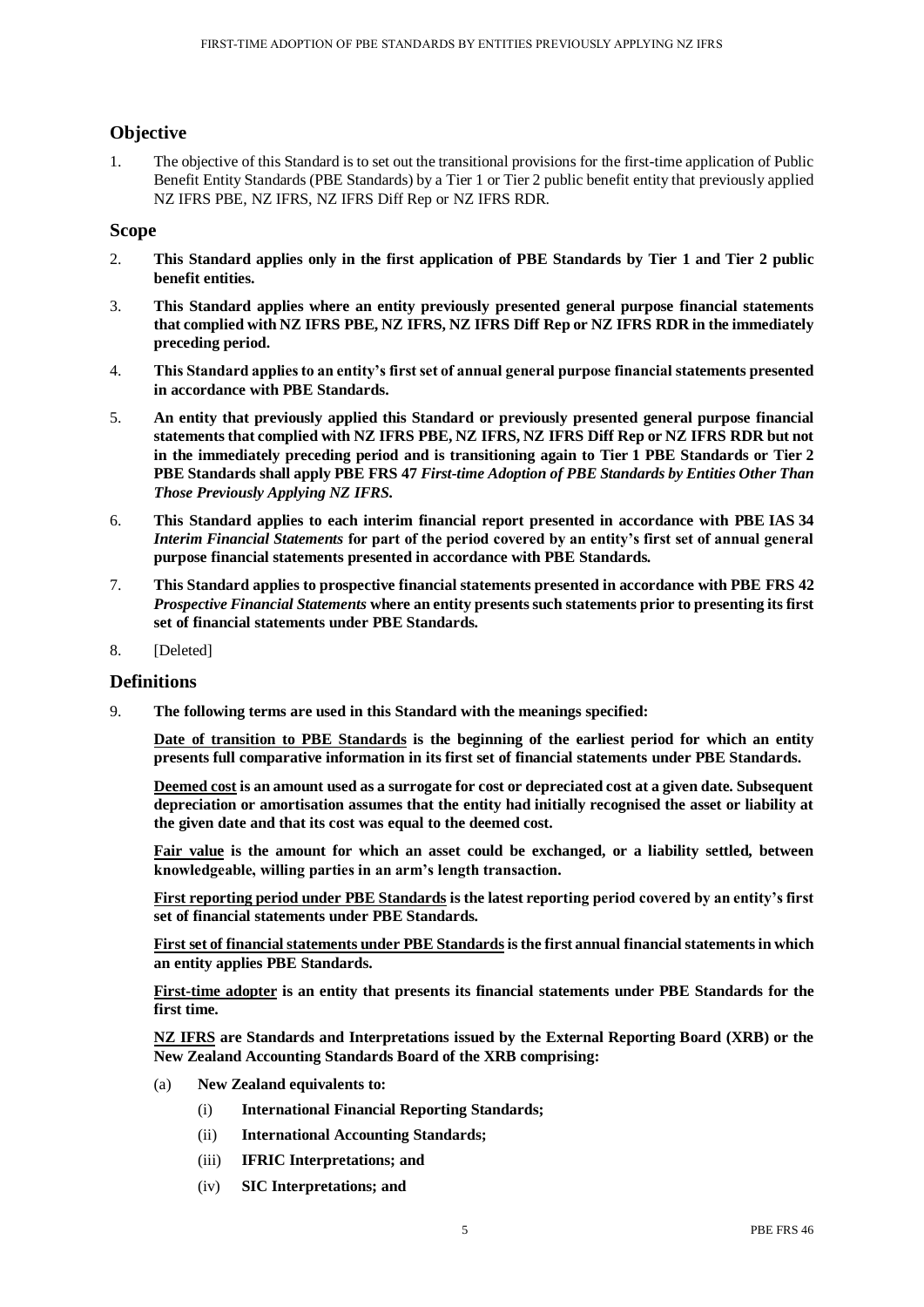(b) **Domestic Financial Reporting Standards.**

**NZ IFRS Diff Rep comprises NZ IFRS with differential reporting recognition, measurement and disclosure concessions.** 

**NZ IFRS PBE comprises NZ IFRS with PBE modifications.**

**NZ IFRS RDR comprises NZ IFRS with disclosure concessions for Tier 2 public benefit entities.**

**Opening statement of financial position is an entity's statement of financial position at the date of transition to PBE Standards.**

**PBE Standards Reduced Disclosure Regime (PBE Standards RDR) comprises PBE Standards with disclosure concessions for Tier 2 public benefit entities.**

**Public benefit entities are reporting entities whose primary objective is to provide goods or services for community or social benefit and where any equity has been provided with a view to supporting that primary objective rather than for a financial return to equity holders.**

**Public Benefit Entity Standards (PBE Standards) are standards issued by the External Reporting Board (XRB) or the New Zealand Accounting Standards Board of the XRB for public benefit entities comprising:**

- (a) **Public Benefit Entity International Public Sector Accounting Standards;**
- (b) **Public Benefit Entity International Financial Reporting Standards, including Public Benefit Entity International Accounting Standards; and**
- (c) **Public Benefit Entity Financial Reporting Standards.**

## **General Principles and Exceptions**

- 10. **Except where otherwise required by PBE Standards, and subject to the provisions in paragraph 13, paragraph 17 and paragraphs 22–29 of this Standard, an entity that previously presented general purpose financial statements in accordance with NZ IFRS shall apply the same recognition and measurement policies for those transactions and events in its first set of financial statements under PBE Standards.**
- 11. **Except where otherwise required by PBE Standards, and subject to the provisions in paragraph 13, paragraph 17 and paragraphs 22–39 of this Standard, an entity that previously qualified for and applied differential reporting concessions under NZ IFRS shall apply the same recognition and measurement policies for those transactions and events in its first set of financial statements under PBE Standards.**
- 12. **Except where otherwise required by PBE Standards, and subject to the provisions in paragraphs 22-39 of this Standard, an entity shall not revise an accounting estimate of a previously recognised item when applying PBE Standards at the date of transition to PBE Standards.**
- 13. **An entity shall not apply PBE IPSAS 3** *Accounting Policies, Changes in Accounting Estimates and Errors* **in preparing its first set of financial statements in accordance with PBE Standards, unless:**
	- (a) **A prior period error is identified, in which case PBE IPSAS 3 (paragraphs 46–54) applies; or**
	- (b) **There is a voluntary change in an accounting policy, including a change to apply a different option permitted under PBE Standards, in which case PBE IPSAS 3 (paragraphs 17–34) applies; or**
	- (c) **Otherwise specified by this Standard.**

#### **Opening Statement of Financial Position**

14. **A first-time adopter of PBE Standards shall prepare an opening statement of financial position at the date of transition to PBE Standards. Subject to the disclosure requirements in paragraphs 40–42 of this Standard, the entity is not required to disclose this opening statement of financial position.**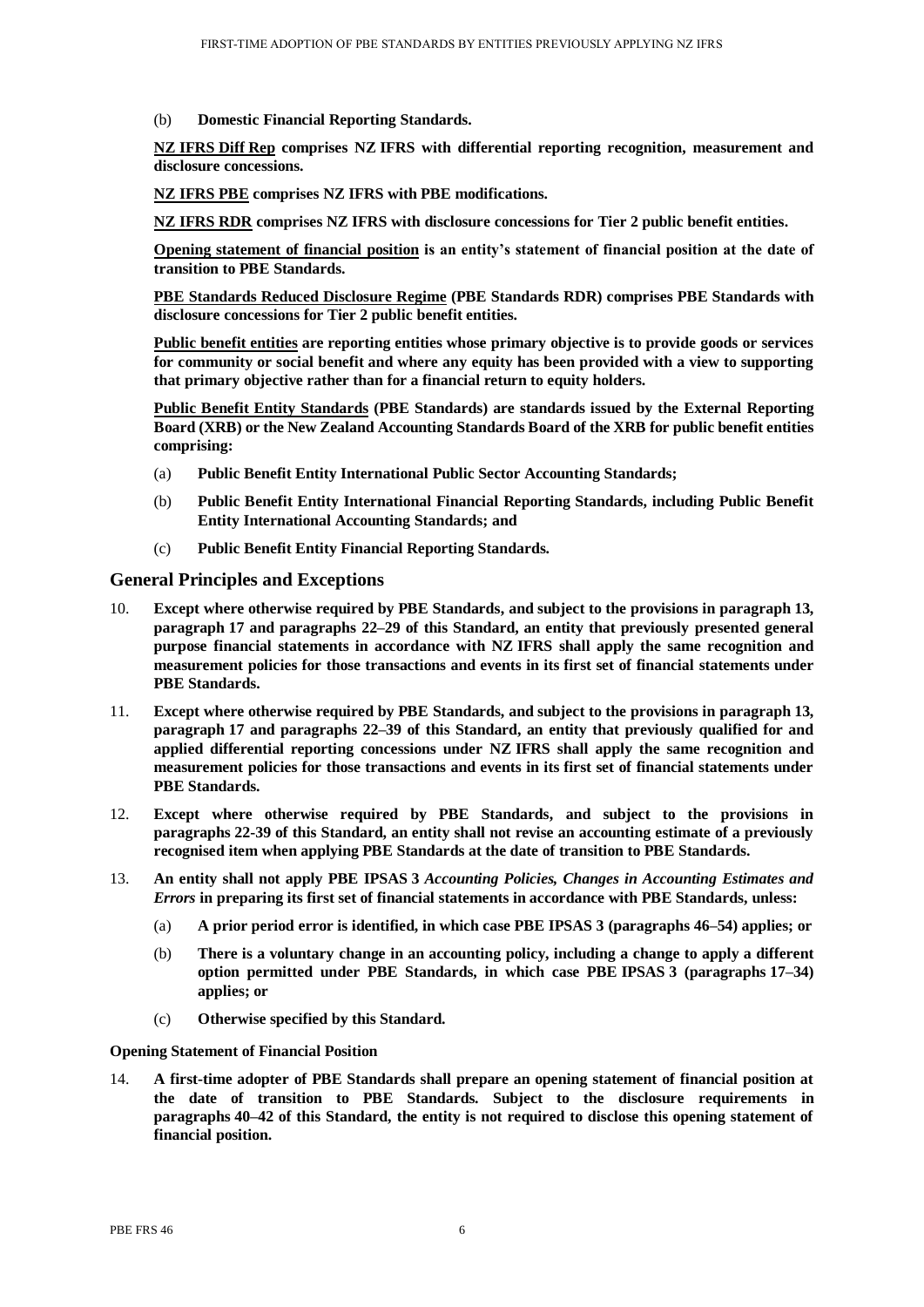- 15. **Subject to the requirements of this Standard, in preparing the opening statement of financial position:**
	- (a) **An entity shall apply those PBE Standards that are effective at the end of its first reporting period under PBE Standards;**
	- (b) **The accounting policies used in the opening statement of financial position shall be used consistently throughout all the periods presented in the financial statements;**
	- (c) **An entity shall recognise all assets and liabilities required to be recognised by PBE Standards;**
	- (d) **An entity shall derecognise previously recognised assets and liabilities that are not permitted to be recognised by PBE Standards; and**
	- (e) **Any adjustments to the carrying amounts of assets and liabilities shall be recognised in opening net assets/equity.**
- 16. Except for assets and liabilities recognised in accordance with paragraphs 22–39 of this Standard, where an entity recognises a previously unrecognised asset or liability, the entity may:
	- (a) Apply the retrospective approach in PBE IPSAS 3 (paragraphs 28–33); or
	- (b) Recognise the asset or liability at fair value as at the date of transition to PBE Standards; or
	- (c) Use a fair value measure as deemed cost as at the date of transition to PBE Standards.
- 17. **Where an entity elects to use a fair value measure as deemed cost in accordance with paragraph 16(c) of this Standard, the fair value measure shall:**
	- (a) **Be a value determined in accordance with PBE Standards, NZ IFRS or an event-driven fair value measure; and**
	- (b) **Be a value determined at or before the date of transition to PBE Standards.**

## **Comparative Information and Historical Summaries**

- 18. **Where the presentation or classification of an item in the financial statements changes as a result of the first time application of PBE Standards, the comparative information requirements in PBE IPSAS 1** *Presentation of Financial Statements* **(paragraphs 55–57) shall apply.**
- 19. An entity is required to present all comparative information in accordance with PBE Standards. This includesthe presentation of a comparative cash flow statement in accordance with PBE IPSAS 2 *Cash Flow Statements* where an entity had previously qualified for, and applied, the differential reporting concession in NZ IAS 7 *Statement of Cash Flows* not to present such a statement.
- 20. **In any financial statements containing historical summaries, or comparative information additional to that required by PBE IPSAS 1, prepared in accordance with both NZ IFRS and PBE Standards, an entity shall:** 
	- (a) **Identify the NZ IFRS information prominently as not being prepared in accordance with PBE Standards; and**
	- (b) **Disclose the nature of the main adjustments that would be necessary to make that information comply with PBE Standards. An entity need not quantify those adjustments.**
- 21. An entity may present historical summaries of selected data for periods before the first period for which it presents full comparative information in accordance with PBE Standards. This Standard does not require the historical information in those summaries to comply with the recognition and measurement requirements of PBE Standards and an entity may present additional comparative information in accordance with NZ IFRS as well as the comparative information required by PBE IPSAS 1.

## **Specific Transitional Provisions**

#### **PBE IPSAS 23** *Revenue from Non-Exchange Transactions*

22. **On first-time adoption of PBE Standards, assets and liabilities arising from revenue from nonexchange transactions that occurred before the date of transition to PBE Standards are recognised**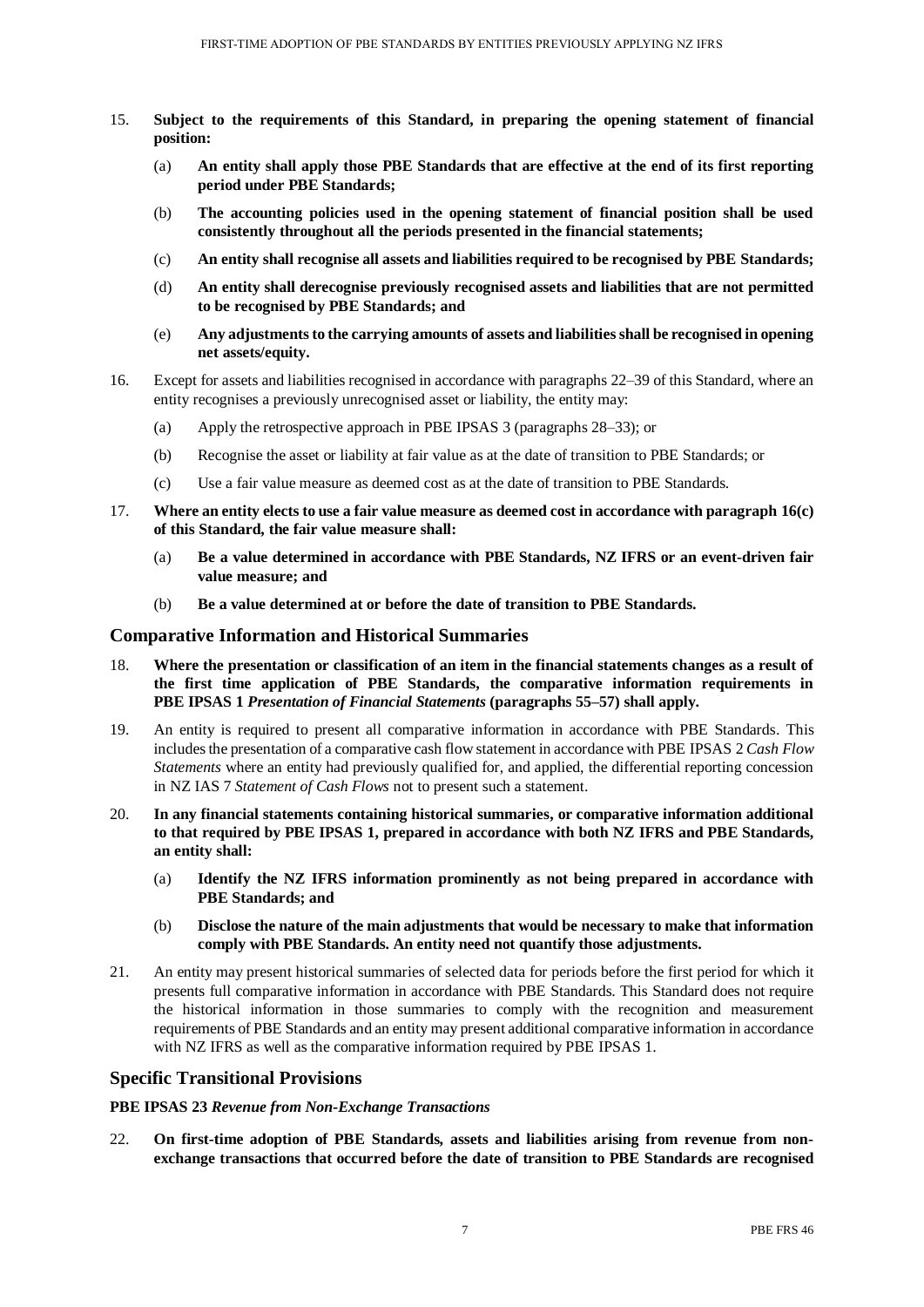**and measured in accordance with PBE Standards as required by paragraph 15 of this Standard. The entity shall recognise any resulting change by adjusting net assets/equity.**

#### **PBE IPSAS 32** *Service Concession Arrangements: Grantor*

- 23. **Where a grantor entity had previously accounted for service concession arrangements in accordance with IPSAS 32** *Service Concession Arrangements: Grantor***, the entity shall retain that accounting policy on transition to the PBE Standards.**
- 24. **Where a grantor entity had not previously recognised service concession assets and related liabilities, revenues or expenses in accordance with IPSAS 32, the entity shall either:**
	- (a) **Apply the requirements in PBE IPSAS 32 retrospectively in accordance with PBE IPSAS 3; or**
	- (b) **Recognise and measure service concession assets and related liabilities at deemed cost at the date of transition to PBE Standards in accordance with paragraphs 25–29 of this Standard.**
- 25. A grantor entity may elect under paragraph 24(b) of this Standard to recognise and measure service concession assets and related liabilities in accordance with PBE IPSAS 32 using deemed cost. Deemed cost is determined at the date of transition to PBE Standards.
- 26. **Deemed cost for service concession assets shall be determined using the following measurement bases:**
	- (a) **For property, plant, and equipment − fair value including depreciated replacement cost as a means of estimating fair value in the circumstances permitted by PBE IPSAS 17** *Property, Plant and Equipment* **(see PBE IPSAS 17, paragraphs 46–48); and**
	- (b) **For intangible assets − fair value.**
- 27. **Depreciation or amortisation shall be based on the deemed cost determined under paragraph 26 and commence from the date of transition to PBE Standards.**

*Use of Deemed Cost under the Financial Liability Model*

- 28. **Where the grantor uses deemed cost under the financial liability model, the grantor shall measure:**
	- (a) **The service concession asset in accordance with paragraph 26 of this Standard; and**
	- (b) **The financial liability using the remaining contractual cash flows specified in the binding arrangement and the rate described in PBE IPSAS 32 (paragraphs AG41–AG46) at the beginning of the date of transition to PBE Standards. Any difference between the value of the asset and the financial liability is recognised directly in net assets/equity. If the entity chooses as its accounting policy the revaluation model in PBE IPSAS 17 or PBE IPSAS 31** *Intangible Assets***, this difference is included in any revaluation surplus.**

#### *Use of Deemed Cost under the Grant of a Right to the Operator Model*

- 29. **Where the grantor uses deemed cost under the grant of a right to the operator model, the grantor shall measure:**
	- (a) **The service concession asset in accordance with paragraph 26 of this Standard; and**
	- (b) **The liability representing the unearned portion of any revenue arising from the receipt of the service concession asset as the fair value of the asset less any financial liabilities, adjusted to reflect the remaining period of the service concession arrangement.**

## **Specific Transitional Provisions – Entities Previously Applying Differential Reporting Concessions**

30. **On first-time adoption of PBE Standards, an entity that previously qualified for, and applied, any of the recognition and measurement differential reporting concessions available under NZ IFRS PBE or NZ IFRS Diff Rep shall change its accounting policies to comply with PBE Standards. The entity shall disclose the accounting policy previously applied under NZ IFRS PBE or NZ IFRS Diff Rep and restate the comparative information in accordance with paragraph 18 of this Standard.**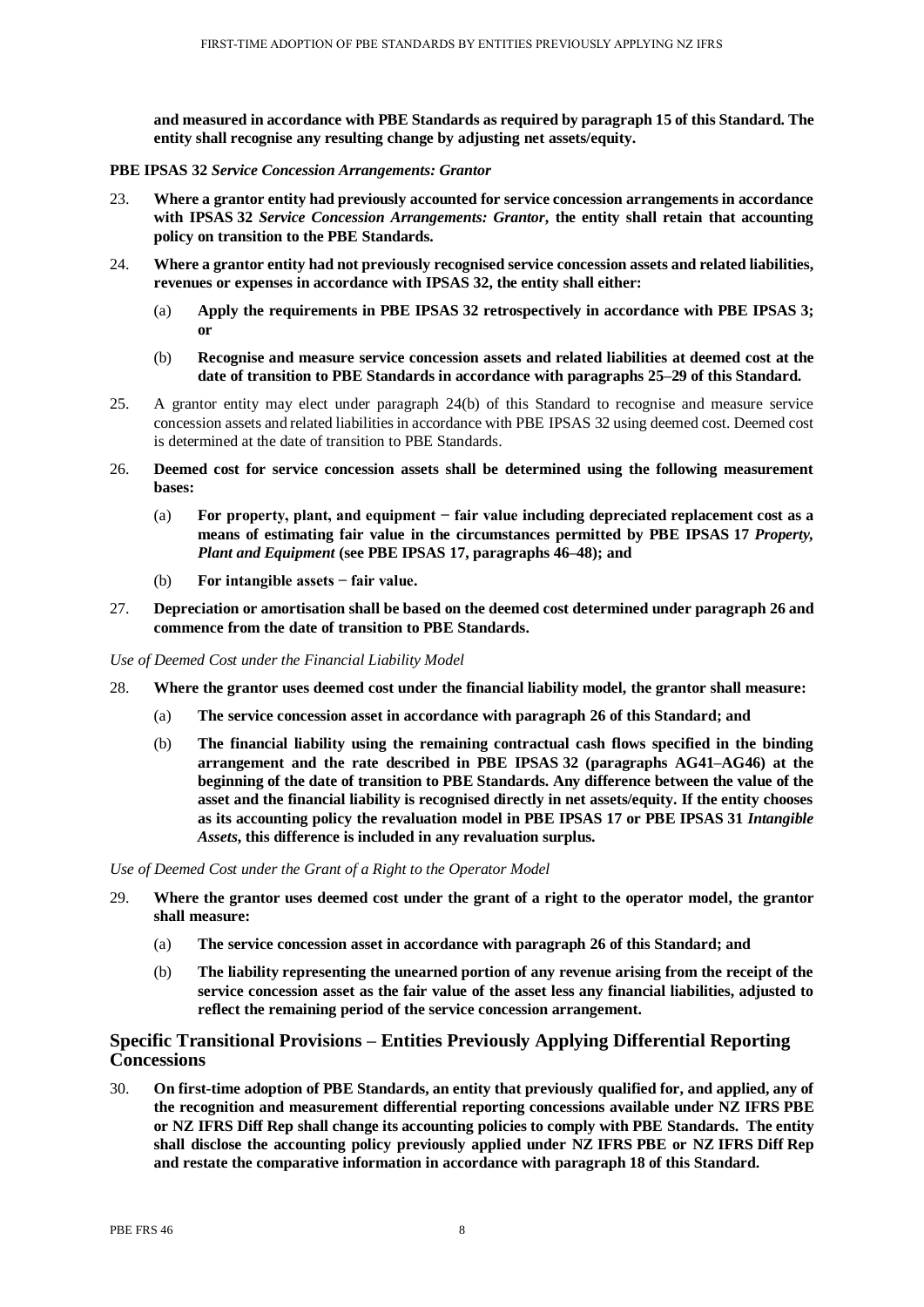- 31. Appendix A of this Standard sets out the recognition and measurement differential reporting concessions previously available under NZ IFRS PBE and NZ IFRS Diff Rep but which are not available under PBE Standards.
- 32. **An entity previously applying recognition and measurement differential reporting concessions permitted by NZ IAS 16 (PBE)** *Property, Plant and Equipment***, NZ IAS 21 (PBE)** *The Effects of Changes in Foreign Exchange Rates***, NZ IAS 38 (PBE)** *Intangible Assets* **and NZ IAS 41 (PBE)** *Agriculture* **shall either:**
	- (a) **Apply the requirements of the relevant Standards retrospectively in accordance with PBE IPSAS 3; or**
	- (b) **Apply the transitional provisions in paragraphs 33–39 of this Standard when it first applies PBE Standards.**

#### **NZ IAS 16 (PBE)** *Property, Plant and Equipment*

33. **An entity that previously applied the differential reporting concession permitted by NZ IAS 16 (PBE)** *Property, Plant and Equipment* **to use income tax rates of depreciation for property, plant and equipment for financial reporting purposes shall treat the change in depreciation rate for property, plant and equipment as a change in accounting estimate as at the date of transition to PBE Standards in accordance with PBE IPSAS 3 (paragraphs 37–45).**

#### **NZ IAS 21 (PBE)** *The Effects of Changes in Foreign Exchange Rates*

34. An entity that previously applied the differential reporting concession permitted by NZ IAS 21 (PBE) *The Effects of Changes in Foreign Exchange Rates* to translate a transaction measured in a foreign currency using an exchange rate at settlement date rather than an exchange rate at transaction date need not restate the transactions recognised in the periods prior to the date of transition to PBE Standards to comply with PBE IPSAS 4 *The Effects of Changes in Foreign Exchange Rates*. An entity may apply PBE IPSAS 4 prospectively from the date of transition to PBE Standards.

#### **NZ IAS 38 (PBE)** *Intangible Assets*

- 35. An entity that previously applied the differential reporting concession permitted by NZ IAS 38 (PBE) *Intangible Assets* to expense all development costs in the period in which they were incurred need not apply PBE IPSAS 31 *Intangible Assets* to those expenses recognised in the periods prior to the date of transition to PBE Standards. An entity may apply PBE IPSAS 31 prospectively from the date of transition to PBE Standards.
- 36. **An entity that previously applied the differential reporting concession permitted by NZ IAS 38 (PBE) in relation to the amortisation of software (that is, to amortise software using the rates adopted for income tax purposes in allocating the depreciable amount of software over its useful life) shall treat the change in amortisation rate for software as a change in accounting estimate as at the date of transition to PBE Standards in accordance with PBE IPSAS 3 (paragraphs 37–45).**

#### **NZ IAS 41 (PBE)** *Agriculture*

- 37. **An entity that previously applied the differential reporting concessions permitted by NZ IAS 41 (PBE)** *Agriculture* **for the measurement of biological assets and/or the measurement of agricultural produce:**
	- (a) **Shall, on adoption of PBE IPSAS 27** *Agriculture***, measure biological assets in accordance with PBE IPSAS 27 at the date of transition to PBE Standards; and**
	- (b) **May, on adoption of PBE IPSAS 27 and in any subsequent reporting period, measure the cost of agricultural produce harvested from the entity's biological assets prior to the date of transition to PBE Standards using the previously determined amount for the purposes of PBE IPSAS 12** *Inventories* **(rather than measuring the cost of inventories at fair value less estimated point-of-sale costs at the point of harvest).**
- 38. The provision in paragraph 37(b) is available only in respect of agricultural produce that had been previously recognised and measured in accordance with the differential reporting concessions in NZ IAS 41 (PBE). It does not apply to agricultural produce harvested subsequent to the date of transition to PBE Standards.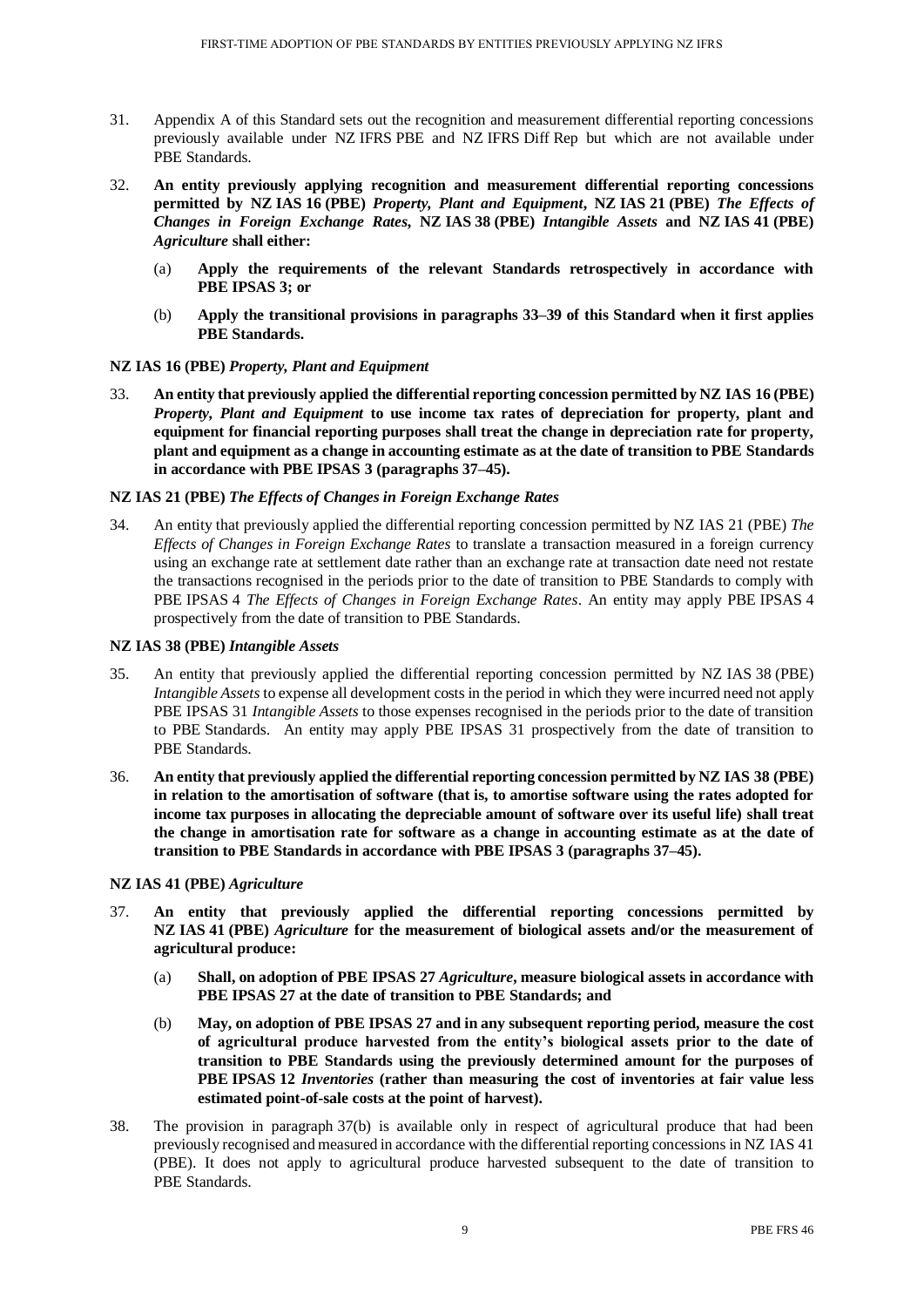39. Where previously recognised agricultural produce is measured using cost in accordance with paragraph 37(b) of this Standard, the entity shall apply PBE IPSAS 12 (paragraphs 38–42) to that agricultural produce in each subsequent reporting period to ensure that the inventory is measured at the lower of cost and net realisable value.

## **Disclosure**

- 40. **A first-time adopter shall, in:**
	- (a) **Its first set of annual financial statements presented in accordance with PBE Standards or PBE Standards RDR; and**
	- (b) **Its first interim financial report for part of the period covered by an entity's first set of annual financial statements presented in accordance with PBE Standards or PBE Standards RDR (if any)**

**include a statement that the interim or annual financial statements presented are its first set of financial statements presented in accordance with PBE Standards or PBE Standards RDR, as appropriate.**

- 41. **An entity's first set of prospective financial statements presented in accordance with PBE Standards (where such financial statements are presented prior to the entity's first set of interim or annual financial statements presented under PBE Standards) shall include a statement that the financial statements presented are its first set of prospective financial statements presented in accordance with PBE Standards or PBE Standards RDR, as appropriate.**
- 42. **An entity shall disclose the nature and amount of the adjustment for each financial statement line item that is materially affected at the date of adoption of PBE Standards, distinguishing separately corrections of errors and voluntary changes in accounting policies from changes resulting from transition to PBE Standards.**

## **Effective Date**

- 43. **A public benefit entity shall apply this Standard for its first set of annual financial statements, and any interim financial statements within that annual period, covering periods beginning on or after 1 April 2015. Earlier application is permitted for not-for-profit public benefit entities as long as the full suite of PBE Standards is applied at the same time.**
- 43.1 *Amendments to PBE Standards and Authoritative Notice as a Consequence of XRB A1 and Other Amendments***, issued in December 2015, amended terminology for consistency with terminology used in XRB A1 and paragraphs 1, 9, 40 and 41 and deleted paragraph 8. An entity shall apply those amendments for annual periods beginning on or after 1 January 2016. Earlier application is permitted.**

## **Withdrawal and Replacement of PBE FRS 46 (May 2013)**

44. This Standard, when applied, supersedes PBE FRS 46 *First-time Adoption of PBE Standards by Entities Previously Applying NZ IFRS* issued in May 2013.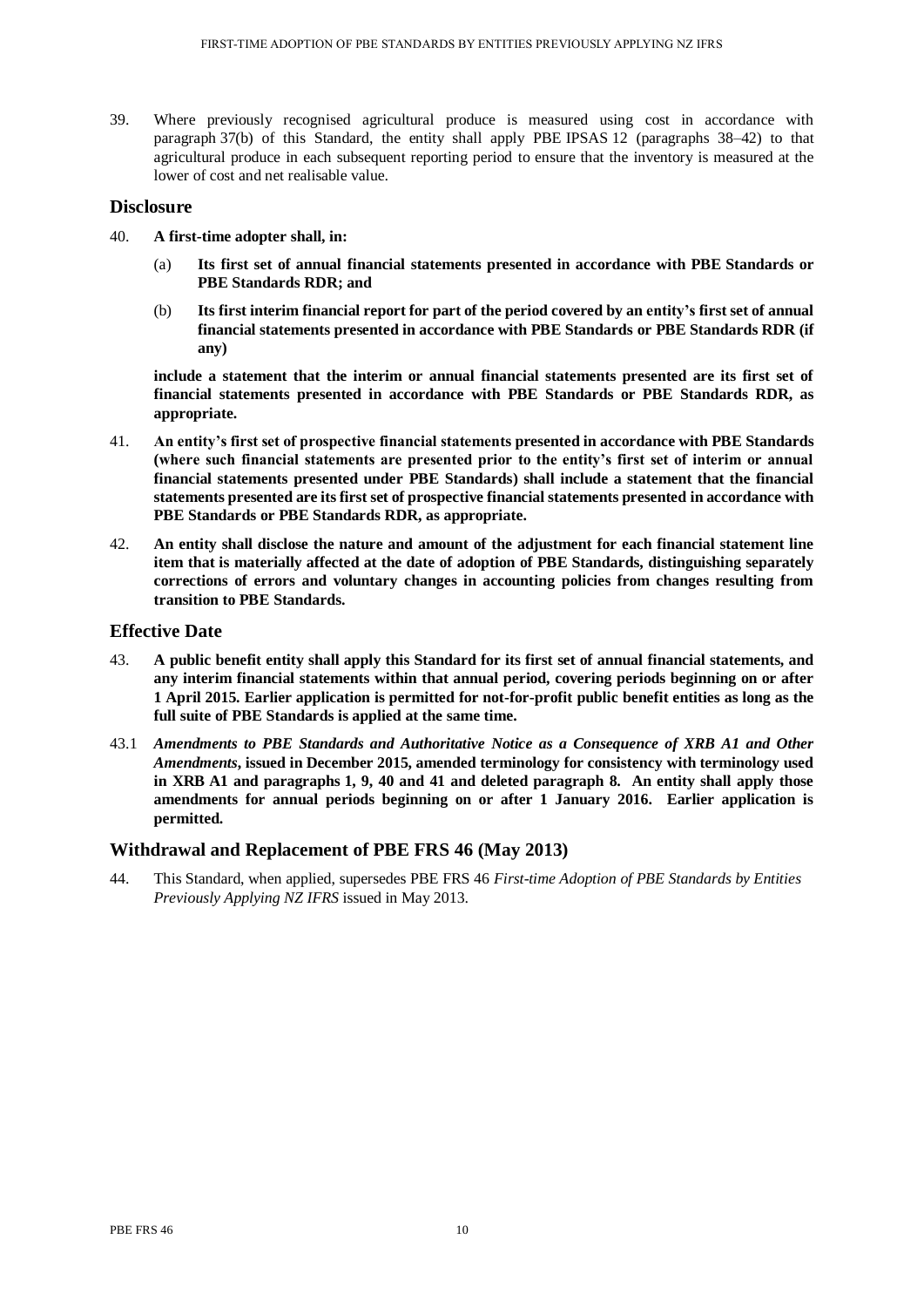## **Basis for Conclusions**

*This Basis for Conclusions accompanies, but is not part of, PBE FRS 46.* 

#### **Reason for Issuing this PBE Standard**

- BC1. In developing Tier 1 and Tier 2 PBE Standards for public sector entities, the New Zealand Accounting Standards Board (NZASB) noted that there is no single International Public Sector Accounting Standard (IPSAS) that addresses issues arising from first-time application of IPSASs. Some IPSASs contain transitional provisions which provide temporary relief from certain requirements in individual IPSASs and some provide guidance on how to deal with changes in reported figures, such as accumulated balances and comparative amounts, resulting from the first-time application of that IPSAS.
- BC2. The NZASB therefore determined that it would be useful for public sector entities if all transitional provisions for an entity applying PBE Standards for the first time were set out in a single standard. A separate standard on first-time adoption of PBE Standards would also make it easier to deal with the possibility that different first-time transitional provisions might be appropriate depending on the basis of accounting an entity was using prior to applying PBE Standards.

#### **Basis for the General Principles**

- BC3. The NZASB considered that a change from one basis of accounting to another basis of accounting (for example, from NZ IFRS to PBE Standards) is not a change in accounting policy to which PBE IPSAS 3 *Accounting Policies, Changes in Accounting Estimates and Errors* applies. As such, the NZASB decided that, in general, PBE IPSAS 3 would not apply when an entity first applies PBE Standards.
- BC4. The NZASB did not anticipate that the adoption of PBE Standards, by those entities previously applying standards in the NZ IFRS suites of standards<sup>1</sup> would result in many changes to accounting policies because most IPSASs are based on International Financial Reporting Standards (IFRSs). The NZASB decided to restrict an entity from changing its accounting policies from that previously used under the NZ IFRS suites of standards at the point of transition to PBE Standards where no change in accounting policy was required. The NZASB also decided that the first-time adoption requirements should be as simple as possible and that the detailed reconciliations that were required when entities first adopted NZ IFRS were not necessary. Unlike the situation when entities first adopted NZ IFRS where entities had been applying a variety of accounting bases, all entities applying this Standard have applied standards under the NZ IFRS suites of standards.
- BC5. However, the NZASB considered that the relevant requirements of PBE IPSAS 3 would continue to apply where, in applying PBE Standards for the first time, an entity (a) identifies a prior period error or (b) voluntarily changes an accounting policy (including changing to a different option within a PBE Standard). In these cases, PBE IPSAS 3 is to be applied because the NZASB considered that these are not matters arising from the adoption of PBE Standards.

#### **Basis for the Specific Transitional Provisions**

 $\overline{a}$ 

- BC6. As noted above, there are likely to be few changes in accounting policies for those entities previously applying NZ IFRS PBE without differential reporting concessions or NZ IFRS. With the introduction of standards addressing revenue from non-exchange transactions and grantor accounting for service concession arrangements, the NZASB considered it appropriate to provide transitional provisions relating to the first-time adoption of these standards.
- BC7. For those qualifying entities previously applying differential reporting concessions in NZ IFRS PBE or NZ IFRS Diff Rep, the first-time adoption provisions set out in this Standard relate only to certain recognition and measurement differences to assist in the transition to PBE Standards. There are no transitional provisions in respect of disclosure concessions.

<sup>1</sup> The NZ IFRS suites of standards include the various sets of standards based on IFRS that will exist at the time of transition, including NZ IFRS PBE, NZ IFRS, NZ IFRS Diff Rep and NZ IFRS RDR.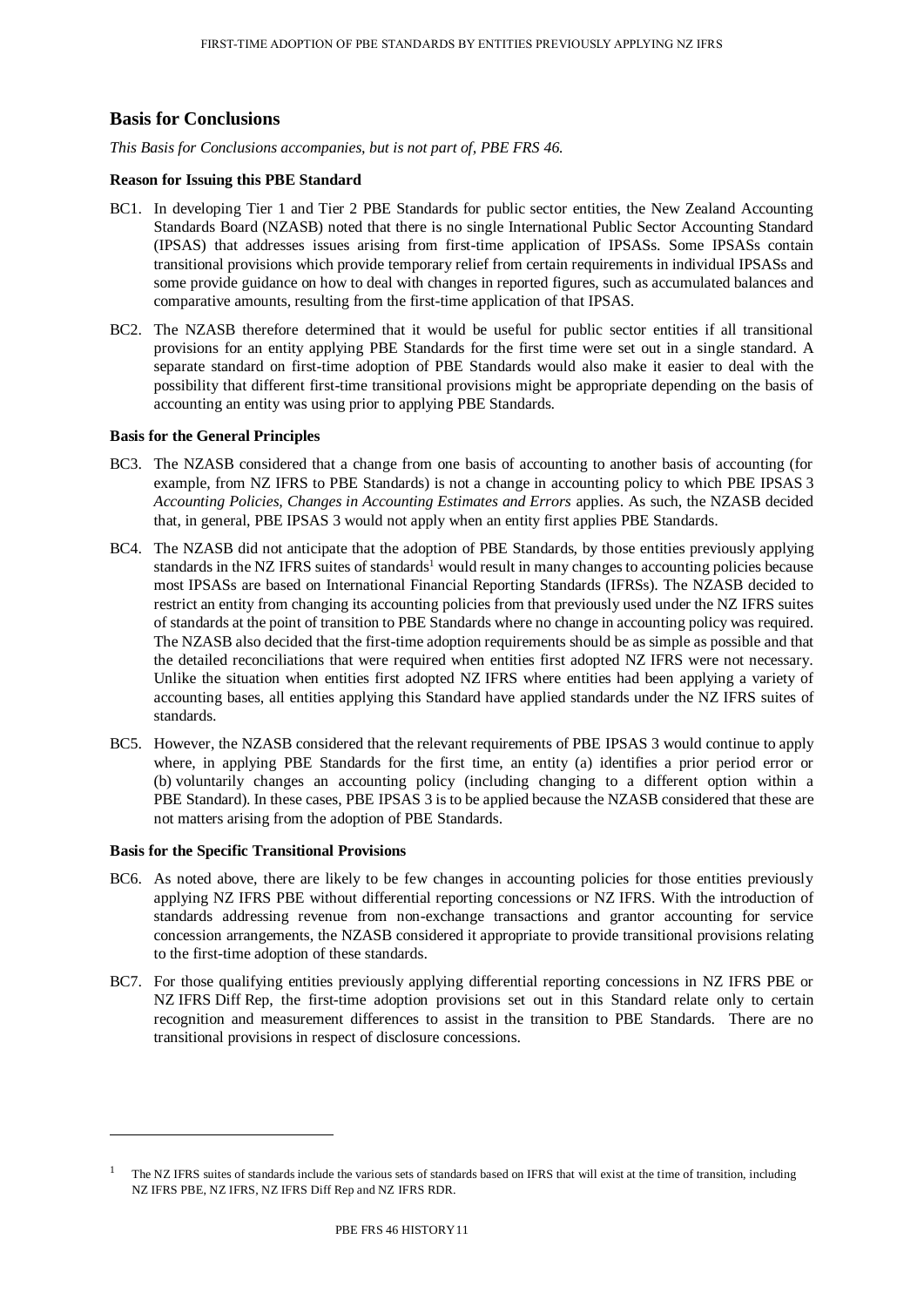# **Appendix A**

# **Recognition and Measurement Differential Reporting Concessions Previously Available Under NZ IFRS PBE and NZ IFRS Diff Rep**

*This Appendix provides a description of differential reporting concessions (relating to recognition and measurement) which were previously available under NZ IFRS PBE that are not available under PBE Standards. Similar concessions are included in NZ IFRS Diff Rep. This Appendix accompanies, but is not part of, this Standard.*

## **1. NZ IAS 11 (PBE)** *Construction Contracts*

Qualifying entities may recognise profit on all construction contracts on a "completed contract method" and need not comply with any other paragraphs of NZ IAS 11 **(**PBE**)**. The completed contract method is a method of accounting by which the profit on a construction contract is recognised only when the contract is completed or substantially completed, subject always to the requirements of paragraph 36 of NZ IAS 11 **(**PBE**)** to recognise any loss as soon as it is foreseen.

## **2. NZ IAS 12 (PBE)** *Income Taxes*

Qualifying entities are not required to account for income tax in accordance with NZ IAS 12 **(**PBE**)**. A qualifying entity may elect to account for income tax in accordance with NZ IAS 12 **(**PBE**)** or it may use the taxes payable method.

## **3. NZ IAS 16 (PBE)** *Property, Plant and Equipment*

Qualifying entities are permitted to adopt the same rates of depreciation for financial reporting as for income tax purposes except when assets have been revalued in accordance with the revaluation model in NZ IAS 16 (PBE). If this exemption is taken, the entity is not required to comply with the requirements of paragraphs 51 and 61 of NZ IAS 16 **(**PBE**)**.

#### **4. NZ IAS 18 (PBE)** *Revenue*

Qualifying entities are exempt from accounting for Goods and Services Tax (GST) in accordance with NZ IAS 18 **(**PBE**)**. Qualifying entities may recognise revenue and expense items either with GST included (gross) or with GST excluded (net).

## **5. NZ IAS 21 (PBE)** *The Effects of Changes in Foreign Exchange Rates*

Qualifying entities are not required to translate transactions measured in a foreign currency using the spot exchange rate between the functional currency and the foreign currency at the date of the transaction as required by paragraph 21 of NZ IAS 21 **(**PBE**)**. If transactions are not translated at the rate in effect at the date of the transaction then transactions settled in the accounting period shall be translated at the settlement rate, and transactions unsettled at the end of the reporting period shall be translated using the closing rate in accordance with paragraph 23 of NZ IAS 21 **(**PBE**)**.

## **6. NZ IAS 36 (PBE)** *Impairment of Assets*

Qualifying entities are not required to comply with: paragraph 10 of NZ IAS 36 **(**PBE**)** which requires an entity to undertake an annual assessment of impairment of an intangible asset with an indefinite useful life or an intangible asset not yet available for use or goodwill acquired by a business combination. Qualifying entities are required to test for impairment the assets identified in paragraph 10 of NZ IAS 36 **(**PBE**)** only when there is an indication that the assets identified may be impaired at the end of the reporting period, in accordance with the requirement in paragraph 9 of NZ IAS 36 **(**PBE**)**.

#### **7. NZ IAS 38 (PBE)** *Intangible Assets*

Qualifying entities are permitted to expense all research and development costs in the period they are incurred. If an entity applies this concession it is not required to comply with paragraph 57 of NZ IAS 38 **(**PBE**)**. When amortising software in accordance with paragraph 97 of NZ IAS 38 **(**PBE**)**, qualifying entities are permitted to use the rates adopted for income tax purposes in allocating the depreciable amount of the software over its useful life.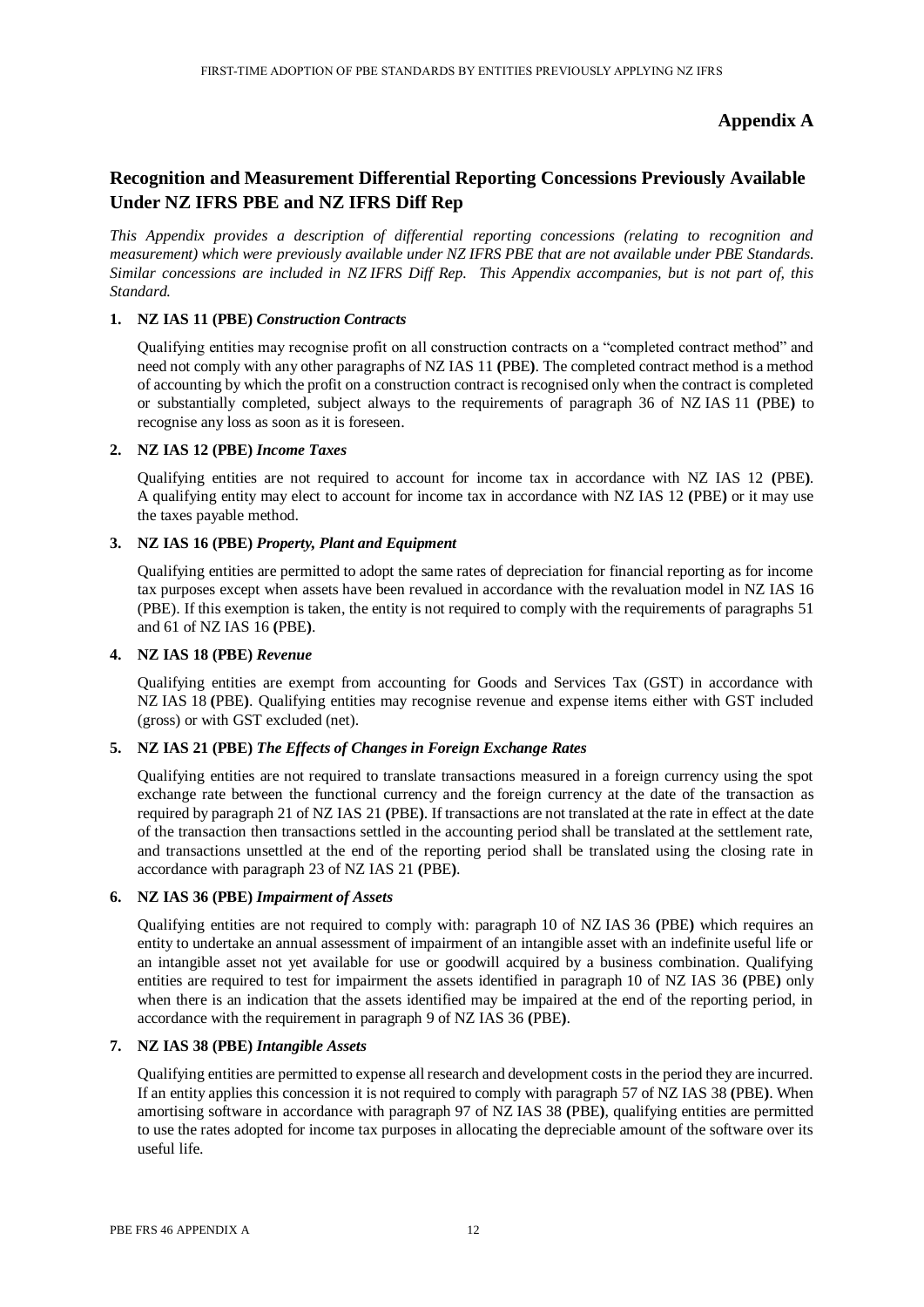#### **8. NZ IAS 41 (PBE)** *Agriculture*

 $\overline{a}$ 

Qualifying entities are not required to comply with paragraph 12 of NZ IAS 41 **(**PBE**)** which requires that biological assets be measured at fair value as at each reporting date. Qualifying entities are permitted to measure each class of biological assets at fair value in accordance with paragraph 12 of NZ IAS 41 **(**PBE**)** or at cost in accordance with paragraph 30 of NZ IAS 41 **(**PBE**)**.

Qualifying entities with livestock are permitted to use national average market values issued by Inland Revenue Department as a proxy for the fair value of a class of livestock, provided that such values are applied consistently to a class of livestock. Qualifying entities with livestock are permitted to use national standard costs issued by Inland Revenue Department as a proxy for the cost of a class of livestock, provided that such costs are applied consistently to a class of livestock. This concession applies even when the fair value of biological assets is reliably<sup>2</sup> measurable.

Qualifying entities are not required to comply with paragraph 13 of NZ IAS 41 **(**PBE**)** which requires that agricultural produce harvested from an entity's biological assets be measured at its fair value less estimated point-of-sale costs at the point of harvest. Qualifying entities are permitted to measure each class of agricultural produce at fair value in accordance with paragraph 13 of NZ IAS 41 **(**PBE**)** or at cost. This concession applies even when the fair value of agricultural produce is reliably measurable.

<sup>2</sup> Information that is reliable is free from material error and bias, and can be depended on by users to faithfully represent that which it purports to represent or could reasonably be expected to represent. Paragraph BC10 of PBE IPSAS 1 *Presentation of Financial Statements* discusses the transitional approach to the explanation of reliability.